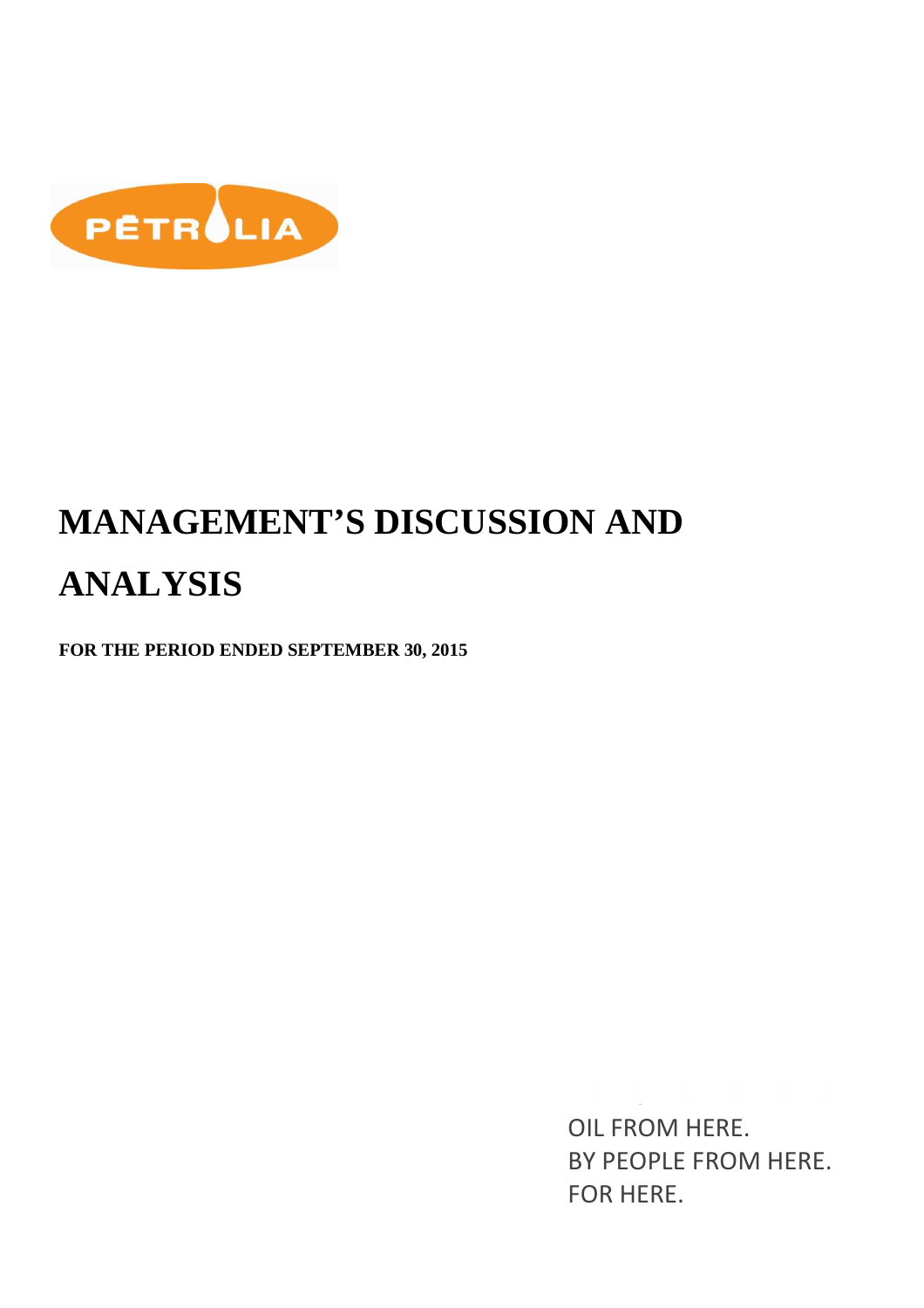This management's discussion and analysis ("MD&A") covers the period from January 1, 2015 to September 30, 2015.

This MD&A was approved by the Board of Directors on November 25, 2015.

This MD&A presents the view of management on current Company activities and is accompanied by the financial results as at September 30, 2015. It may also provide information on significant events that occurred after September 30, 2015, and provides an overview of the activities planned for the months ahead.

In this MD&A, the reporting currency is the Canadian dollar (C\$) and all amounts presented in this MD&A are in Canadian dollars.

## **1. DATE**

The effective date of this MD&A for the quarter ended September 30, 2015 is November 25, 2015.

## **2. HIGHLIGHTS**

- On August 5, 2015, the Company announced the establishment of a resource confirmation program for the Bourque Project to follow up on the results obtained during the merging of the 2008 3D seismic data and data gathered during 2012 drillings (reprocessing).
- The stratigraphic surveys on Anticosti Island were completed on October 2, 2015. We completed seven surveys this year, bringing the total number of surveys to 12, as decided by the partners on June 23, 2015. Finalizing this first phase of the program will help prepare for the second phase, planned for summer 2016, once all required licenses are obtained.
- On October 6, 2015, the ministère de l'Énergie et Ressources naturelles du Québec issued a completion permit for the Haldimand 4 well which will allow the Company to complete cleaning operations and start the long-term production test.
- On October 28, 2015, the ministère de l'Énergie et de Ressources naturelles made public a summary of the knowledge and information acquired from the Strategic Environmental Assessment ("SEA"). These studies showed a favourable outlook for oil and gas exploration at Anticosti. Note that in April 2015, the government made public the preliminary environmental studies commissioned in connection with the SEA specific to Anticosti.
- On November 4, 2015, the Company confirmed the closing of a private placement, issuing 3,825,000 flowthrough shares at \$0.40 per share for gross proceeds of \$1,530,000. The Company will use these proceeds for exploration expenses on its properties, including the Bourque property.
- On November 6, 2015, the Company confirmed the closing of private investments totalling \$5,238,200, constituting the first phase of financing for the Bourque property. In this respect, the Company issued 8,005,000 units to Ressources Québec and 245,000 units to certain directors at \$0.36 per unit, for gross proceeds of \$2,881,800 and \$88,200, respectively. Each unit comprises one common share of the Company and half a warrant. Each whole warrant entitles the holder to buy a common share of the Company at the exercise price of \$0.54 during the 36 months following the closing of this private placement. Also, Ressources Québec and TUGLIQ Energy invested \$918,200 and \$1,350,000, respectively, in the Bourque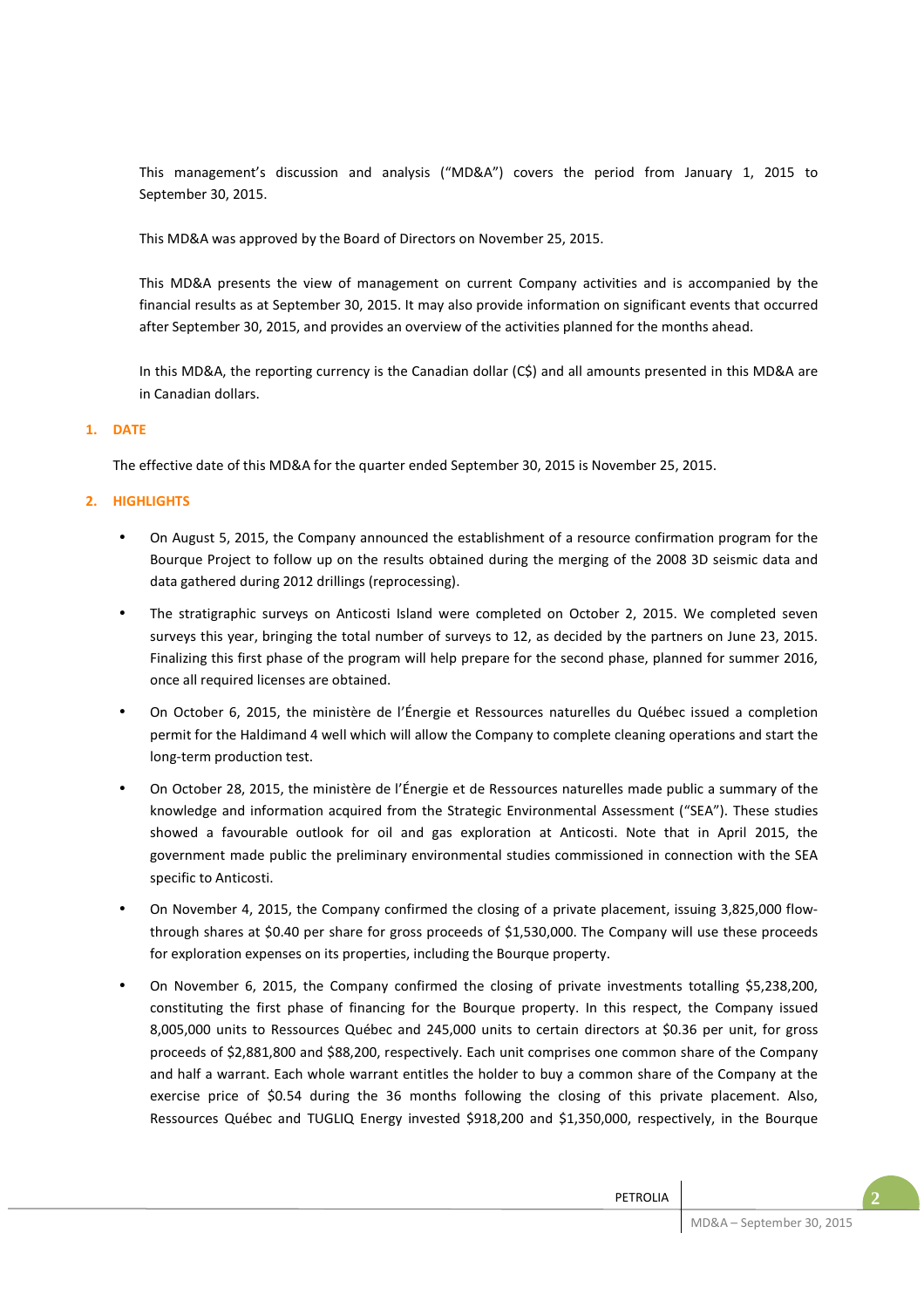property, via a joint venture formed by the Company, Ressources Québec and TUGLIQ Energy. The Company will use the proceeds of these investments to carry out, during 2015 and 2016, the Bourque exploration program and for general Company purposes.

## **3. COMPANY'S INCORPORATION AND MISSION**

Incorporated under Part 1A of the Québec *Companies Act* and governed by the provisions of the Québec *Business Corporations Act*, Pétrolia is an oil and gas exploration company. It has been listed on the TSX Venture Exchange since February 16, 2005, under the symbol PEA.

The Company's oil and gas properties are in the exploration stage and the Company's long-term profitability depends in part on the costs and success of the exploration programs and subsequent development. The Company has yet to determine whether its properties contain economically feasible reserves.

The Company is primarily engaged in exploration and development under oil and gas exploration licences. In pursuing its objectives, the Company is required to enter into partnership agreements specific to the oil and gas industry.

#### **4. FORWARD-LOOKING STATEMENTS**

Some of the statements made in this MD&A may constitute forward-looking statements. Such statements relate to future events or future economic results anticipated by Pétrolia and are therefore subject to known and unknown risks, uncertainties and other factors which may cause actual results, performance and achievements to differ from those expressed or implied by such statements. The difference from actual events or results could be material. Accordingly, a decision to invest in Pétrolia's shares should at no time be based on these forward-looking statements. Pétrolia disclaims any intention or obligation to update these forward-looking statements.

#### **5. STRATEGIC OBJECTIVES AND PLANS**

The Company aims to discover marketable oil resources and put them into production as quickly as possible, with a view to ensuring profitability. The Company pursues this objective while ensuring its operations meet personal safety standards and factor in environmental and social impacts.

Pétrolia achieves this objective by securing promising licences and associating with partners with the necessary technical and financial expertise. The Company drills wells on the basis of scientific expertise and employs leading drilling techniques in accordance with industry best practices. Occupational and community health and safety are key concerns for the Company in the planning and performance of exploration work. Special attention is also paid to local community and business relationships, as well as environmental protection.

Pétrolia is a responsible Québec oil company with the goal of producing oil in Québec.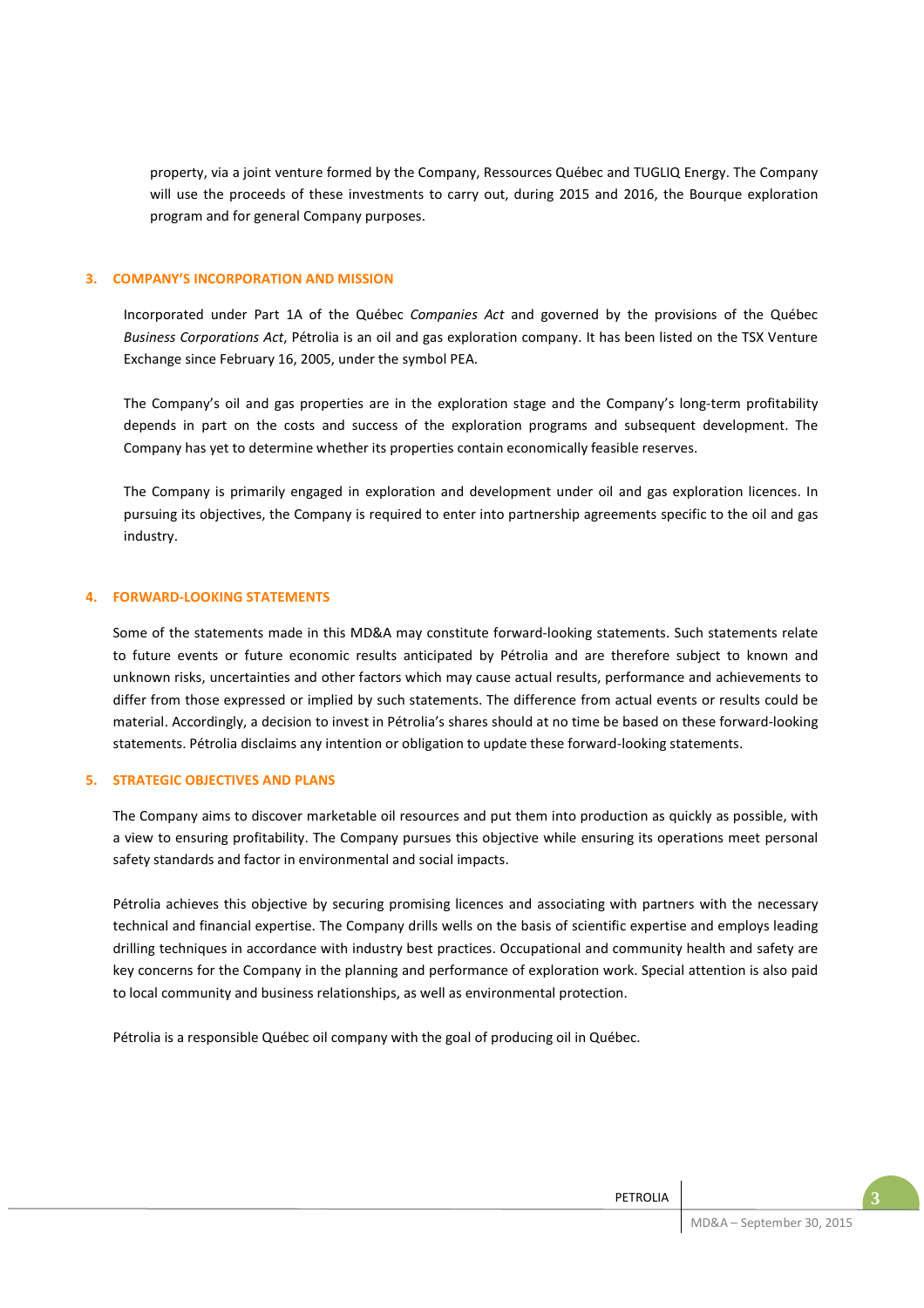## **6. TERRITORIES UNDER LICENCE AND PARTNERSHIPS**

Pétrolia holds licences for and interests in an area of over 16,475.85 square kilometres ("sq km"), amounting to nearly 23% of Québec's territory under licence. Located in Eastern Québec, these areas are largely known for their oil potential. Pétrolia's territories under licence also offer the potential of discovering natural gas possibly containing liquid natural gas.

There are four partnership agreements covering portions of the Company's territories under licence:

- A partnership agreement in respect of 38 exploration licences  $(6,195 \text{ km}^2)$  on Anticosti Island was entered into on March 31, 2014 between Ressources Québec (35%), Pétrolia Inc. (21.7%), Saint-Aubin E&P (Québec) inc. (21.7%) and Corridor Resources Inc. (21.7%). This limited partnership is named Anticosti Hydrocarbons L.P.
- On the Gaspé licences, Pétrolia and Québénergie each hold a 50% interest in each of the 13 licences, covering a total area of approximately 2,500 sq km.
- On the Baie-des-Chaleurs–Matapédia and Ristigouche licences, Pétrolia and Saint-Aubin Énergie S.A.S. (a subsidiary of Maurel & Prom and Maurel & Prom International) each hold a 50% interest in 13 licences that cover an area of over 1,800 sq km.
- The interests in the four Bourque licences are as follows: Pétrolia 89.91%; TUGLIQ Energy 5.29%; and Ressources Québec – 4.80%.
- The remaining licence blocks are wholly owned by Pétrolia.

The following map plots the locations of the licences held by Pétrolia and its partners.

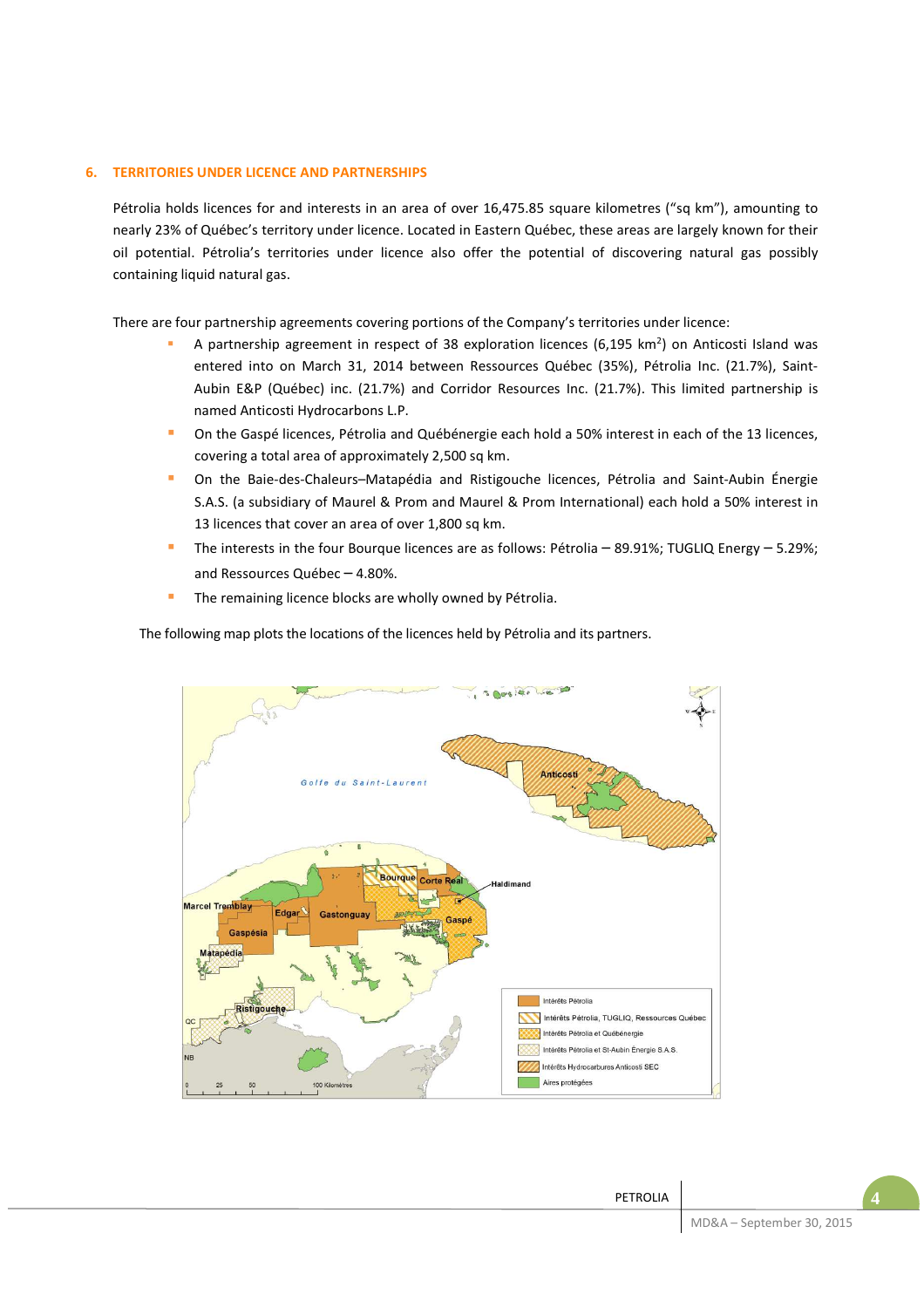# **7. PROJECTS, WORK PROGRAMS AND OUTLOOK**

# **Haldimand Project (Gaspé Block)**

# **Background**

• Discovered in 2006, Haldimand is a conventional deposit located in the York River Formation, which consists of naturally fractured sandstone. An independent assessment by Sproule Associates Limited in 2010 placed the best estimate of the oil-initially-in-place (P50) at 69.7 million barrels and the recoverable (contingent) portion of that volume at 7.7 million barrels.

# **Pumping, cleaning and preparing the production test**

- The production pump arrived at the Haldimand 4 site on April 24. The pump was initially used to start well cleaning operations. To install the pump, the well was opened twice: once on March 31, and a second time on April 24. The first opening allowed the verification of the production separator before pump installation. The opening of the well on March 31 enabled the production of 10.2 cubic meters (" $m<sup>3</sup>$ ") (64 barrels) of light crude oil by natural means and a  $17.31 \text{ m}^3$  (109 barrels) upon reopening on April 24.
- The opening of the well from April 24–27 helped both reduce the pressure at the wellhead to allow for the safe and secure installation of the pump by using the safety valve and the rods as well as the equipment already present at the wellhead. The pump helped to continue the cleanup of the remaining drilling mud and to evaluate the well potential in order to plan further cleanup operations before initiating the production test.
- The production data from the pump operation test showed that some of the high-density drilling fluids remained in the well. Before commencing a long-term production test not exceeding 240 days as per the new regulation, the Corporation must ensure that the well has been properly cleaned. The cleaning operation will be carried out by inserting coil tubing down to the bottom of the 2,000 metre horizontal drain to inject nitrogen and the rising gas will force all the drilling fluids out of the well. The completion permit we obtained on October 6, 2015 will allow us to complete well cleanup operations and start the long-term production run. Following the nitrogen-based cleaning operation, we will determine whether other steps are necessary before launching the long-term production test.

## **Social acceptability**

- The relationship with the Gaspé municipality has been largely normalized and a monitoring committee has been set up with City of Gaspé to gauge public opinion.
- A citizen committee meeting was held during the period from July 1 to September 30, 2015.
- On October 20, 2015, the ministère du Développement durable, de l'Environnement et de la Lutte contre les changements climatiques informed Pétrolia management that it had decided to have the project reviewed via Strategic Environmental Assessment (SAE) instead of by the BAPE.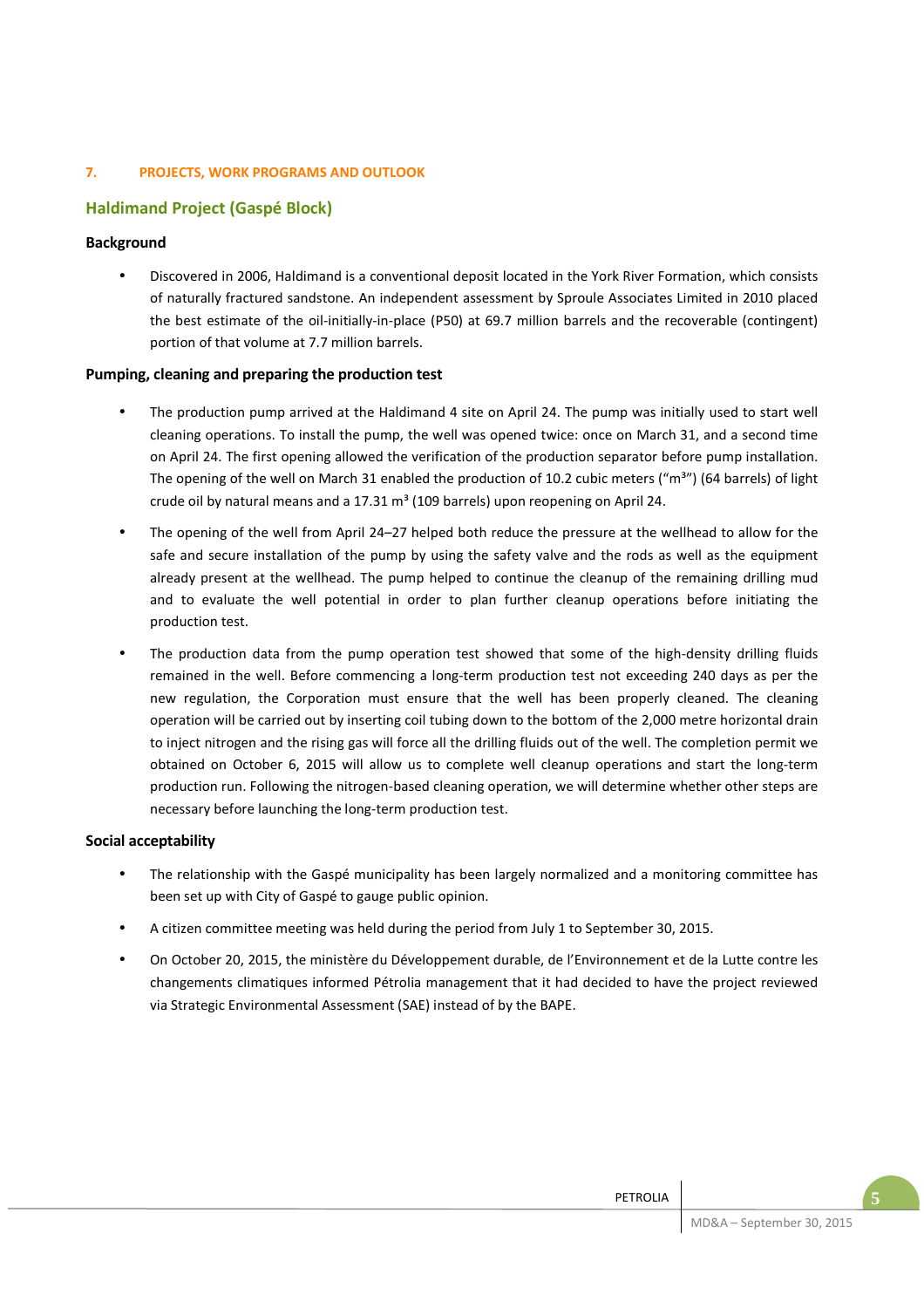# **Anticosti Project**

# **Background**

- The main goal of the Anticosti project is to develop the hydrocarbon source rock contained in the Macasty Formation and determine whether this type of deposit can be developed economically. According to Sproule Associates Limited, the best estimate (P50) of the undiscovered total petroleum-initially-in-place volume amounted to 33.9 billion barrels. That estimate was based on the information available on June 1, 2011 for the 38 licences held by Anticosti Hydrocarbons L.P.
- An agreement was entered into on March 31, 2014 between Pétrolia and its partners and covers 38 licences on Anticosti Island:



- Anticosti Hydrocarbons L.P. is managed by a five-member Board of Directors comprising one member representing each of the partners and an independent director, Mr. Kjell Pedersen.
- Saint-Aubin E&P and Ressources Québec will assume the cost of the first two exploration program phases up to a maximum of \$100 million:



• Pétrolia Anticosti inc., a wholly owned subsidiary of Pétrolia, was appointed operator of limited partnership Anticosti Hydrocarbons L.P.

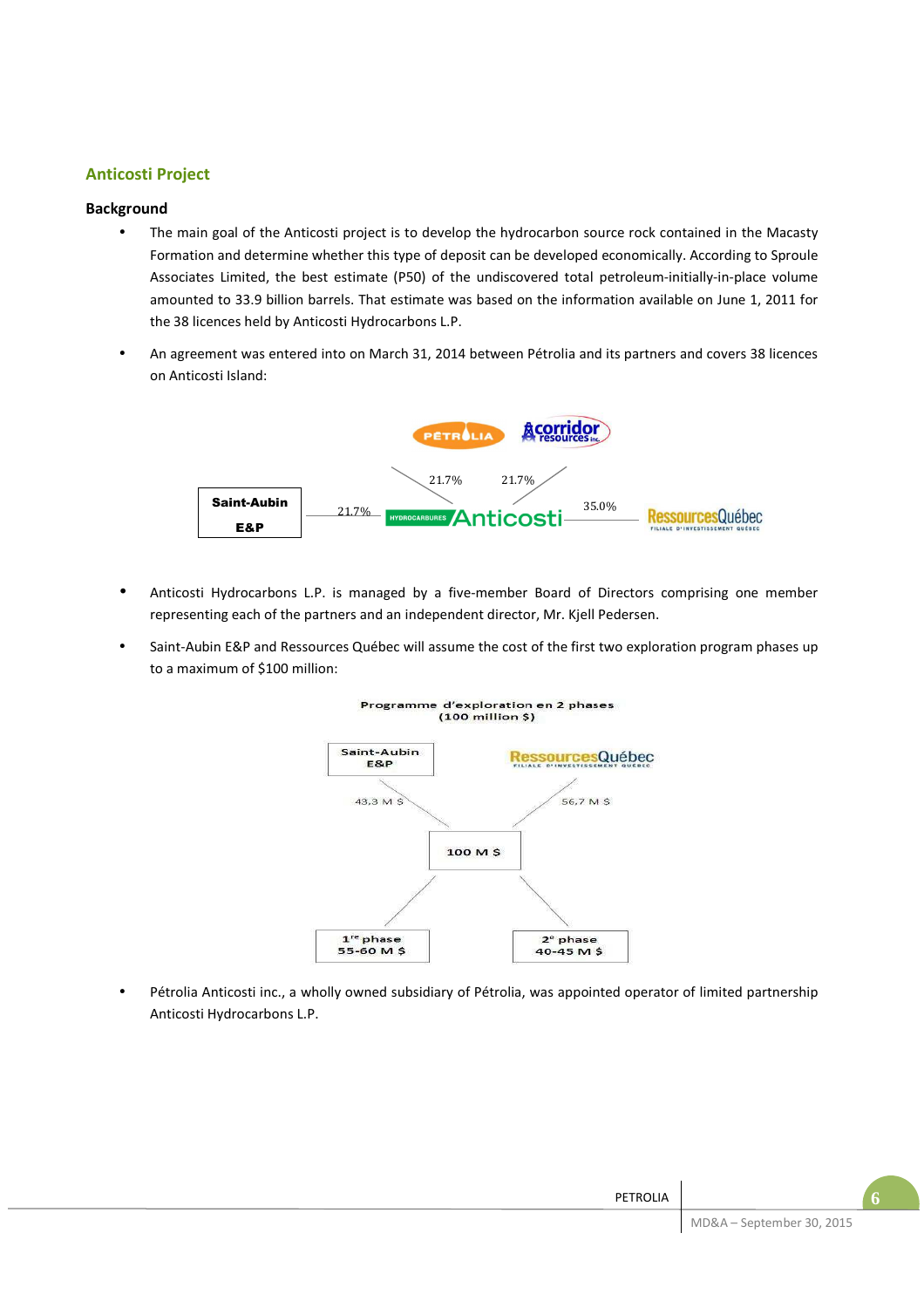# **Scheduled work**

# **First phase:**

• 2014-2015:

Stratigraphic testing was carried out using four mining drills equipped with oil drilling safety devices.

These surveys enabled the extraction of boring cores from the Macasty Formation and will be used, in particular, to identify the best locations for the oil wells to be drilled in 2016.

• 2016: Drilling of 3 horizontal exploration wells with fracking.

Costs for this initial phase are expected to total between \$55 million and \$60 million, of which 56.7% will be borne by Ressources Québec and 43.3% by Saint-Aubin E&P.

Following the positive outcome and a green light from Anticosti Hydrocarbons L.P.'s Board of Directors, a second phase will follow beginning in 2016.

# **Second phase:**

2016 +: Horizontal oil wells will be drilled with fracking. Under the current agreements, the first \$40 million–\$45 million of costs will be borne by Ressources Québec (56.7%) and Saint-Aubin E&P (43.3%). Thereafter, costs will be assumed according to each limited partner's proportionate interest.

# **Assessment of the 2015 stratigraphic survey campaign**

- On May 21, 2015, Anticosti Hydrocarbons L.P. announced an update of the 2011 report by Calgary-based Sproule Associates Limited. This update is effective as at April 30, 2015. The firm's best estimate of the total petroleum-initially-in-place volume within the perimeter of the licences held by the Company on the Anticosti Island amounted to 30.7 billion barrels of oil .
- The stratigraphic surveys on Anticosti Island were completed on October 2, 2015. We completed seven surveys this year, bringing the total number of surveys to 12, as decided by the partners on June 23, 2015 via the Board of Directors of Anticosti Hydrocarbons L.P. Finalizing this first phase of the program will help prepare for the second phase, planned for summer 2016, once all required licences are obtained.

# **Assessment of social acceptability**

- The goal of Pétrolia Anticosti inc. for the next quarter will be to integrate a national dimension to the steps completed as regards local social acceptability.
- The current stratigraphic survey campaign made it possible to inject close to \$2 million into the Island's economy.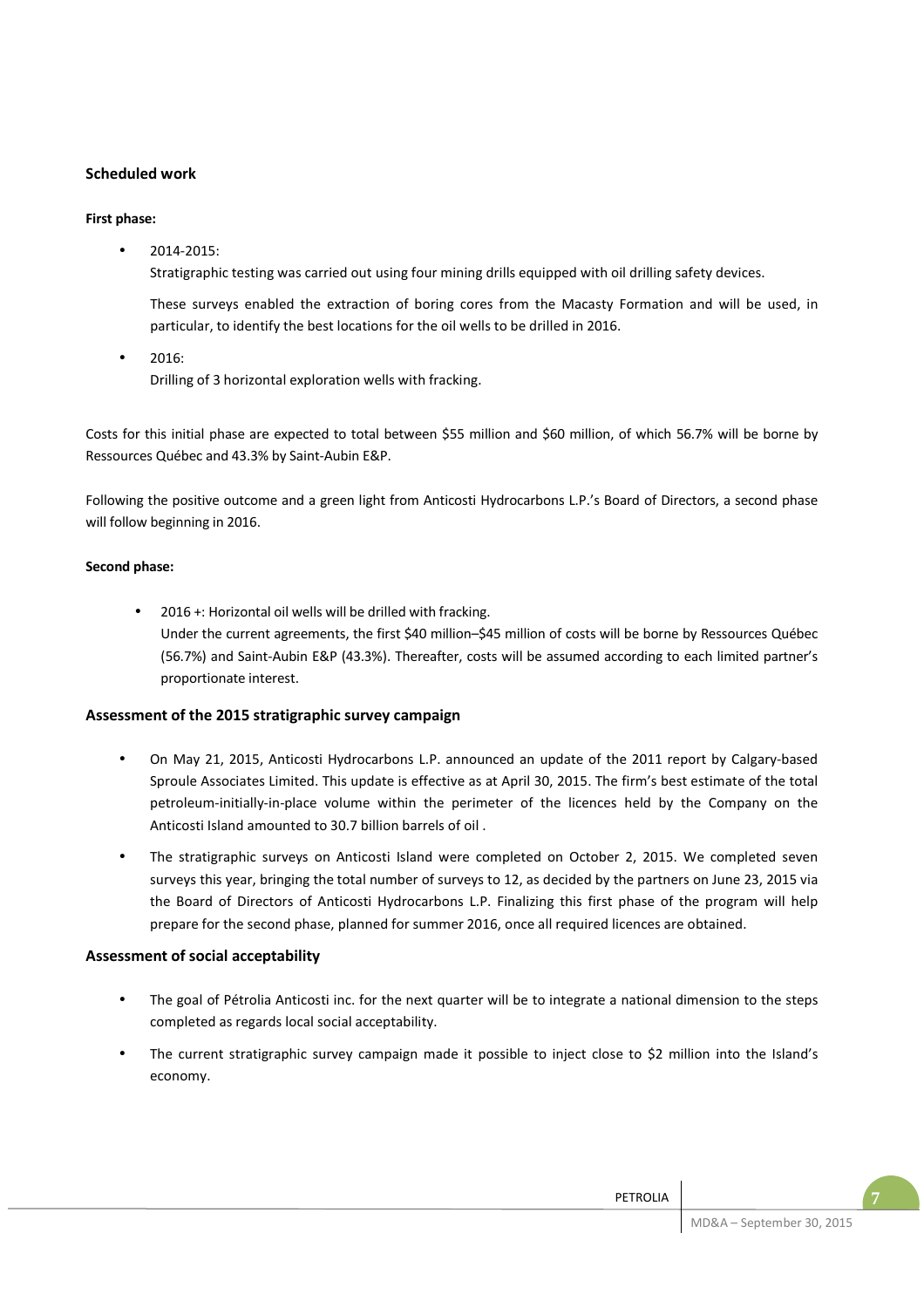# **Strategic Environmental Assessment ("SEA")**

- In April 2015, the government made public the preliminary environmental studies commissioned in connection with the SEA specific to Anticosti. These studies showed a possible favourable outcome for oil and gas exploration at Anticosti.
- On October 28, 2015, the ministère de l'Énergie et de Ressources naturelles made public a summary of the knowledge and information acquired from the SAE. The highlights are as follows:
	- $\circ$  In 2013, Québec imported 137 million barrels of oil and 7.7 billion m<sup>3</sup> of natural gas from other Canadian provinces, the U.S. and other countries. These imports amounted to \$13.5 billion, which accounts for 61% of the commercial trade deficit of the Province.
	- o Québec has a long history of oil & gas exploration and a number of prospective basins, including Anticosti Island, have significant potential for hydrocarbon production.
	- o The Macasty Shale formation currently found on Anticosti Island is geologically similar to the Utica and Point Pleasant formations in Ohio that are currently producing hydrocarbons.
	- o Over a 75-year period and based on an optimized production scenario, Anticosti Island could produce a total of 11,683 billion cubic feet of natural gas and 584 million barrels of oil. During the maximum production period, this could amount to 246 billion cubic feet of natural gas and 12.3 million barrels of oil per year, which represents 113% of the annual gas consumption and 9% of the annual oil consumption for the province.
	- o The project could generate potential revenues of \$169 billion and profits of \$75 billion.
	- o Including royalties, taxes and its ownership interest in the project, direct revenues of the Government of Québec could range from \$43 to \$46 billion and the project could create more than 2,000 jobs per year.
	- o Based on a detailed analysis of all the key production and infrastructure variables related to project development, the Government of Québec estimates the project's economic viability at between 80% and 86%.
	- o The full development of the project would have an impact of less than 2% on the greenhouse gas emission targets set by the Government of Québec for 2020.
	- o The SEA recommends a variety of measures and best practices that can be implemented to address the environmental impacts of the project, considering that similar projects are underway elsewhere in the world.
	- Pétrolia is extremely satisfied to note that according to the SEAs commissioned and published by the Government of Québec, the financial profitability and the technical and environmental feasibility of the Anticosti project are realistic.

# **Bourque Project**

# **Background**

- The Bourque project is located in a non-urbanized area, about 30 km from the town of Murdochville.
- When the Bourque 1 and Bourque 2 wells were drilled in 2012, samples of wet natural gas (containing up to 20% natural gas liquids and condensates) were taken from the Forillon Formation. The presence of gas liquids and condensates adds significant commercial value to the Bourque discovery. The discovery of this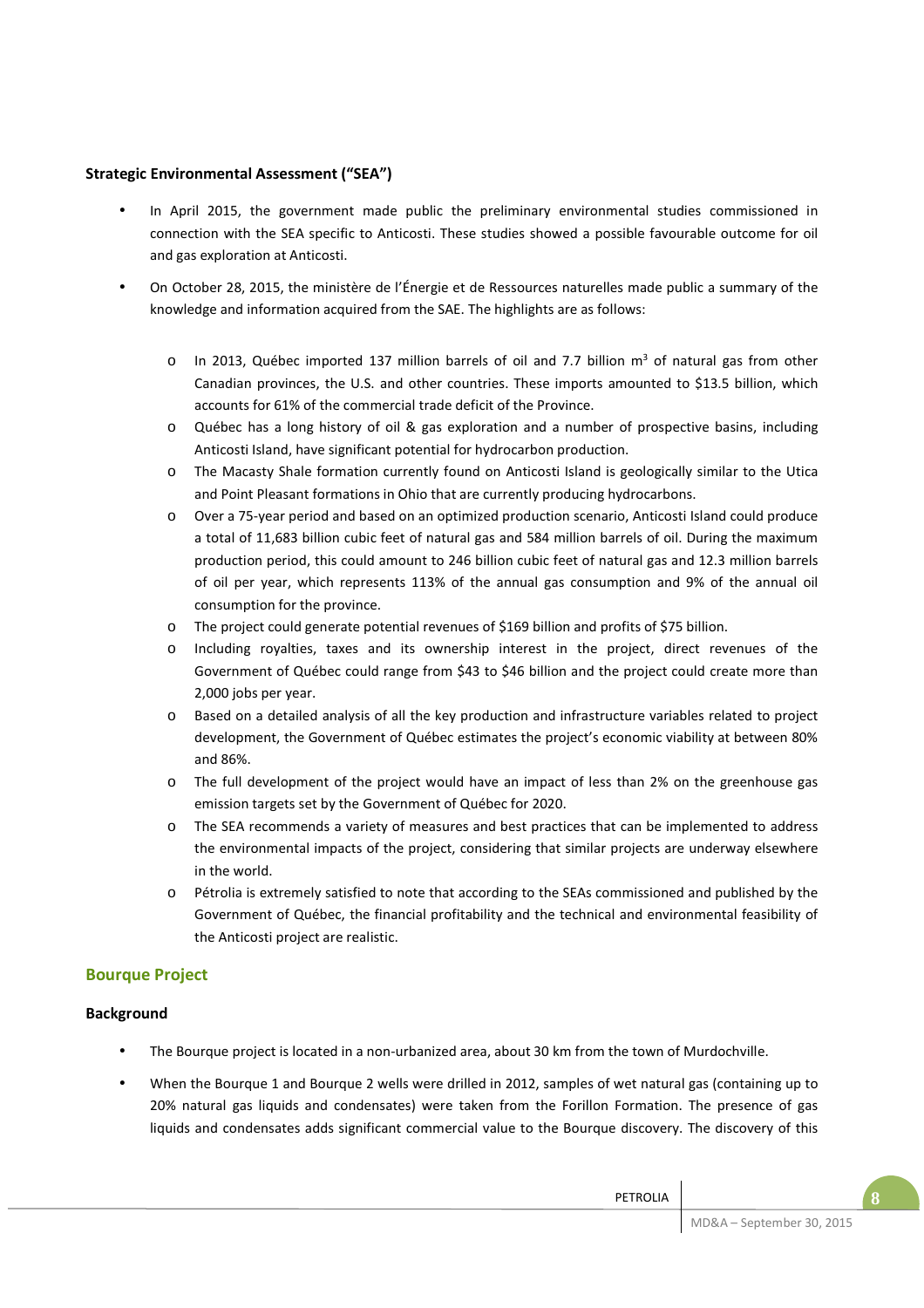type of deposit adds value to Pétrolia's licences in the Gaspé peninsula where similar geological conditions exist and are conducive to new discoveries.

• The drilling of Bourque 1 and 2 wells and the 3D seismic interpretation revealed four geological prospects in the Forillon Formation for which Sproule Associates Limited provided an estimate of the resources initially in place. Based on information available as at March 31, 2013, Sproule estimated the undiscovered gas volume initially in place at over 1 Tcf (one trillion cubic feet; one thousand billion).

# **Partnership**

- TUGLIQ Energy and Pétrolia have joined forces to promote economic development in the Côte-Nord region. At a press conference in Sept-Îles, Pétrolia announced, on November 19, 2014, the signing of an exclusive agreement with TUGLIQ Energy to distribute gas produced under its Bourque licences in Gaspésie. The Gaspésie authorities are backing this project which is located midway between Murdochville and Grande-Vallée. The agreement could therefore provide TUQLIQ Energy with the natural resources it needs to supply its industrial clients in Côte-Nord and Nord-du-Québec regions.
- A joint venture was formed by the Company, Ressources Québec and TUGLIQ Energy for the investments made by Ressources Québec and TUGLIQ Energy in the Bourque property. For the purposes of this transaction, the value of the Bourque property was based on expenses incurred by the Company in the amount of \$21.8 million. Ressources Québec invested \$918,200 in the joint venture in consideration for a 4.80% interest in the Company's licences for the Bourque property, while TUGLIQ Energy acquired a 5.29% interest in the same licences in consideration for its investment of \$1,350,000. The Company has also invested \$1,350,000 in the joint venture (see press release of November 4, 2015), which gives it an 89.91% interest in the joint venture.
- The Company will use the proceeds of these investments to carry out, during 2015 and 2016, the Bourque exploration program.

# **Social acceptability**

- The Bourque project has received public support from the Côte de Gaspé RCM and the Murdochville, Gaspé, Grande-Vallée, Petite-Vallée, Sept-Îles and Port-Cartier municipalities.
- In addition, Coalition Plein Gaz sur la Côte-Nord (which brings together mining and industrial companies and decison-makers), Manufacturiers et Exportateurs du Québec, Fédération des Chambres de Commerce and Minalliance have publicly support the Bourque project development.

# **Other properties**

## **Matapédia**

- In July 2013, Pétrolia and Saint-Aubin Énergie S.A.S. acquired two blocks totalling 13 licences from Gastem in the Baie-des-Chaleurs and Matapédia areas. These licences cover an area of over 1,800 sq km. Each company holds a 50% interest in the licences.
- In fall 2013, the partners carried out a stratigraphic survey to evaluate the potential of a known anticlinal structure in the Casault Lake area of Matapédia Regional County Municipality. Drilling reached a depth of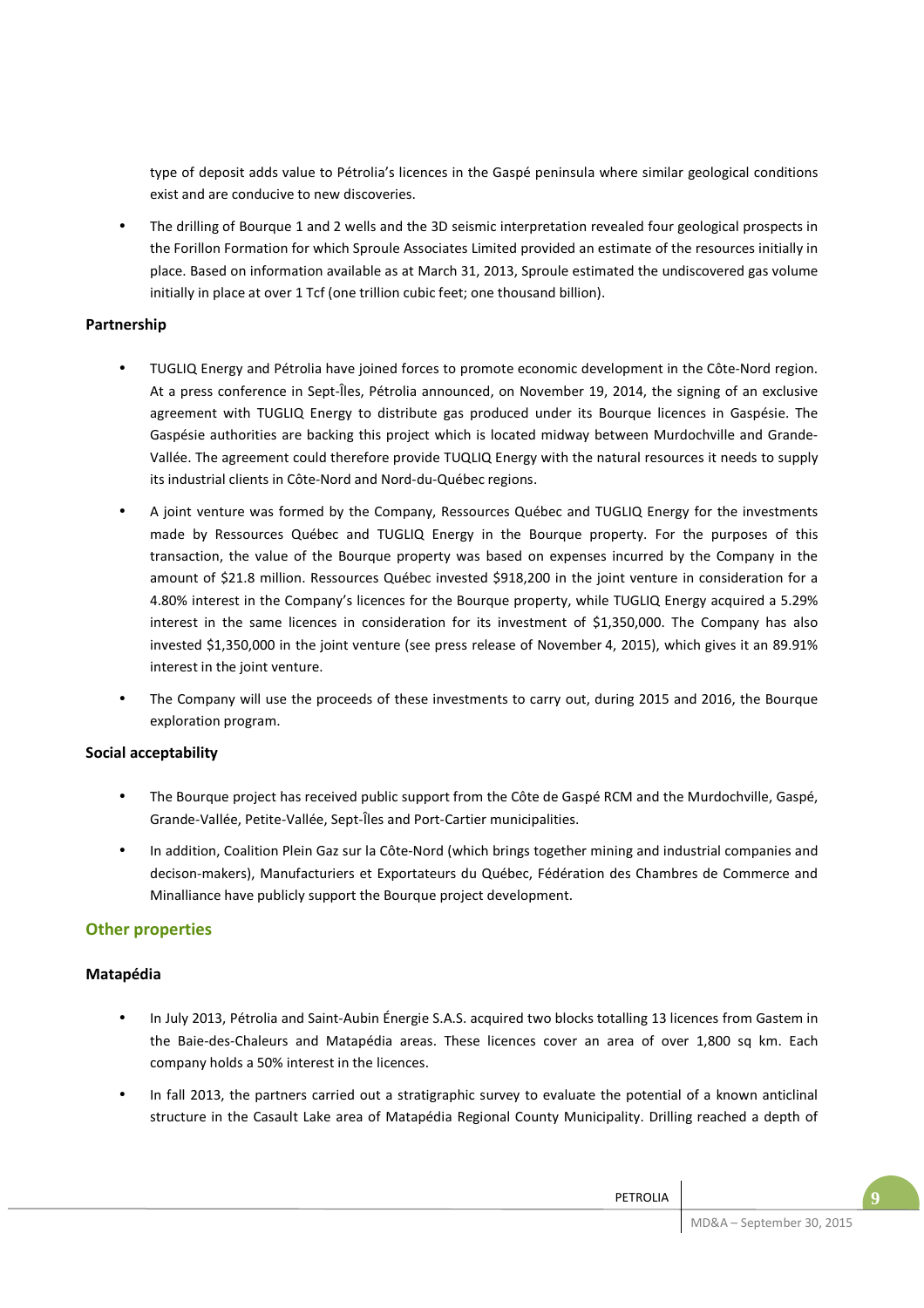1,416 m and found indicators of natural gas in the Silurian sandstone. The results of analyses, coupled with the petrophysical assessment, indicate the presence of a low-porosity sandstone, probably airtight, containing natural gas. The two companies have pooled their expertise to put together an exploration program for these areas.

# **Other**

• Pétrolia is reviewing all of its data from its other properties in the Gaspé peninsula to identify areas with characteristics similar to those found in the Bourque project.

## **COMPANY EXPERTISE**

Pétrolia has a dynamic, motivated team, with highly skilled technical personnel, making the Company an industry leader in hydrocarbon exploration in Québec.

All Company worksites employ industry best practices. As a result, every effort is made to reduce environmental and social risk as much as possible. On that front, an emergency measures plan tailored to the reality of each region is prepared to prevent and react effectively to emergency situations.

| PETROLIA |                           | U |
|----------|---------------------------|---|
|          | MD&A - September 30, 2015 |   |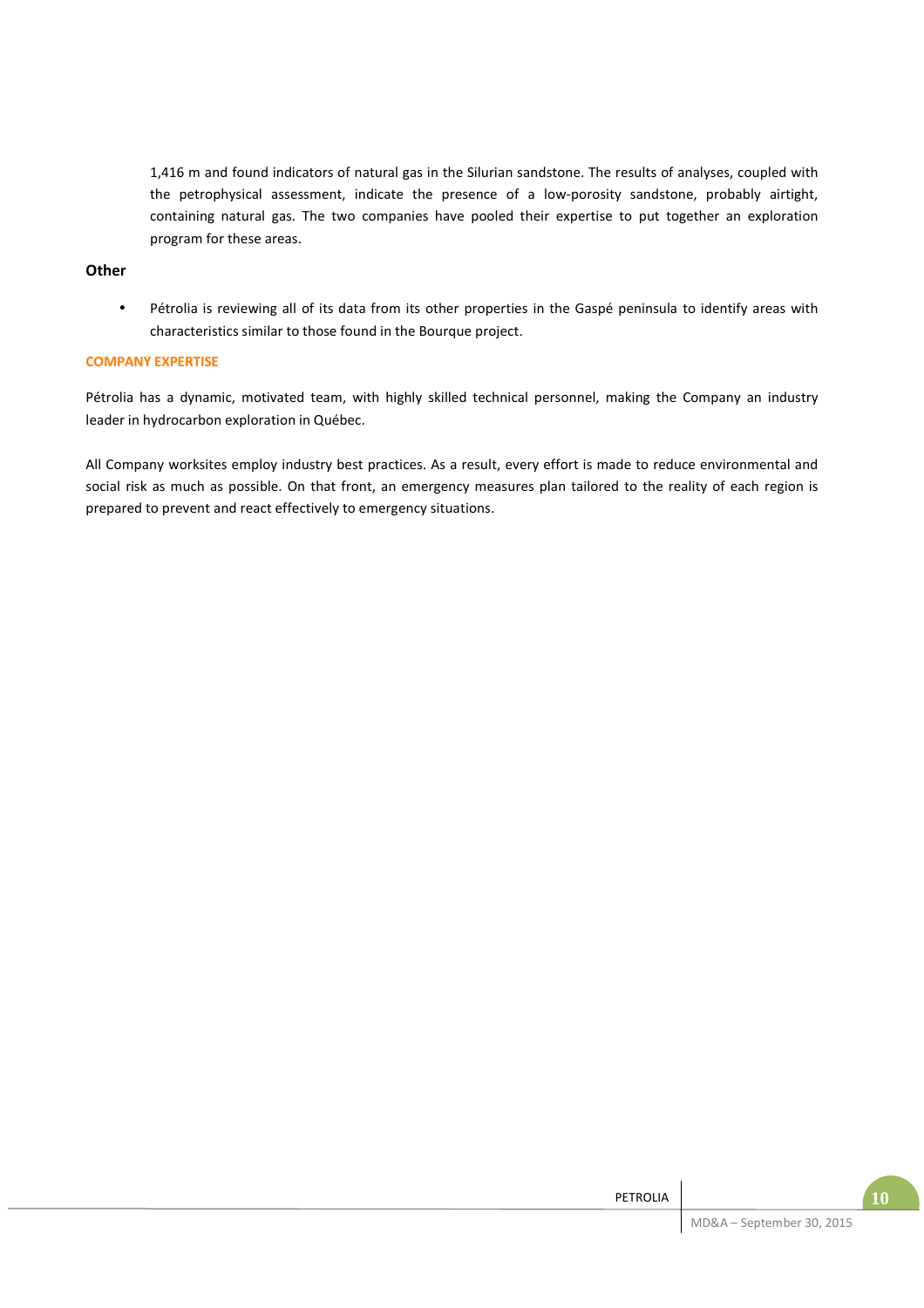# **MANAGEMENT'S ANALYSIS OF FINANCIAL INFORMATION**

## **OPERATING RESULTS AND CASH POSITION**

Revenues for the three-month period ended September 30, 2015 consisted of \$4,390 in interest income from short-term investments, compared with \$12,047 for the quarter ended September 30, 2014, \$22,524 in project management revenues, compared with \$67,973, and \$998 in other income, compared with \$2,994, year over year.

Lower interest income stems from a decrease in the Company's cash and cash equivalents due to the completion of exploration work. Project management revenues comprise management fees invoiced by the Company as a project operator for exploration work.

The Company recognized a loss of \$406,862 for the third quarter of fiscal 2015, compared with a loss of \$298,900 for the three-month period ended September 30, 2014.

As at September 30, 2015, the Company had \$1,923,946 in cash and cash equivalents, including \$1,660,428 held for exploration purposes, and \$685,948 in positive working capital.

Management considers that those funds might prove insufficient to meet the Company's obligations and anticipated expenditures through to September 30, 2016. Any shortfall could be met in a number of ways in future, including but not limited to the issuance of new debt or equity instruments, additional cost-cutting measures or the introduction of new partners.

On November 4, 2015, the Company issued 3,825,000 flow-through shares for gross proceeds of \$1,530,000. To finance planned exploration work on the Bourque property, the Company completed a second private placement on November 6, 2015, issuing 8,005,000 shares to Ressources Québec inc. and 245,000 shares to certain directors for gross proceeds of \$2,970,000. Each share includes half a warrant. Last, on November 6, 2015, Ressources Québec inc. and TUGLIQ Energy invested \$918,200 and \$1,350,000 in cash, respectively, in consideration of an interest in the licences related to the Bourque property held by the Company.

#### **ANALYSIS OF CASH FLOWS**

The Company reported a loss of \$855,414 for the nine-month period ended September 30, 2015 compared with a gain of \$18,502,753 for the nine-month period ended September 30, 2014. In the first three quarters of 2015, net cash used in the Company's operating activities amounted to \$757,366, compared with net cash used of \$1,672,219 in 2014, the difference arising mainly from the significant decrease in administrative expenses during fiscal 2015.

Cash flows used in investing activities for the nine-month period ended September 30, 2015, totalled \$4,564,332, mainly due to increases in net exploration costs and oil and gas property costs of \$4,323,233 and \$133,054, respectively. The Company also made contributions totalling \$111,702 in associates during the period. Cash used for investing activities for the nine-month period ended September 30, 2014, totalled \$2,387,537, stemming in large part from the acquisition of a \$1,933,333 interest in an associate, related acquisition costs of \$1,013,144, a \$203,021 increase in net exploration costs, the acquisition of oil and gas properties of \$147,669 and the disposal of an investment with a value of \$930,000.

Cash flows from financing activities for the nine-month period ended September 30, 2015 amounted to \$2,006,133, stemming essentially from proceeds totalling \$2,010,953, net of share issue expenses, from the issue of 2,728,500 shares. Cash flows from financing activities for the same period in 2014 amounted to \$5,115,827, stemming from proceeds totalling \$5,115,827, net of share issue expenses, from the issue of 6,964,323 shares.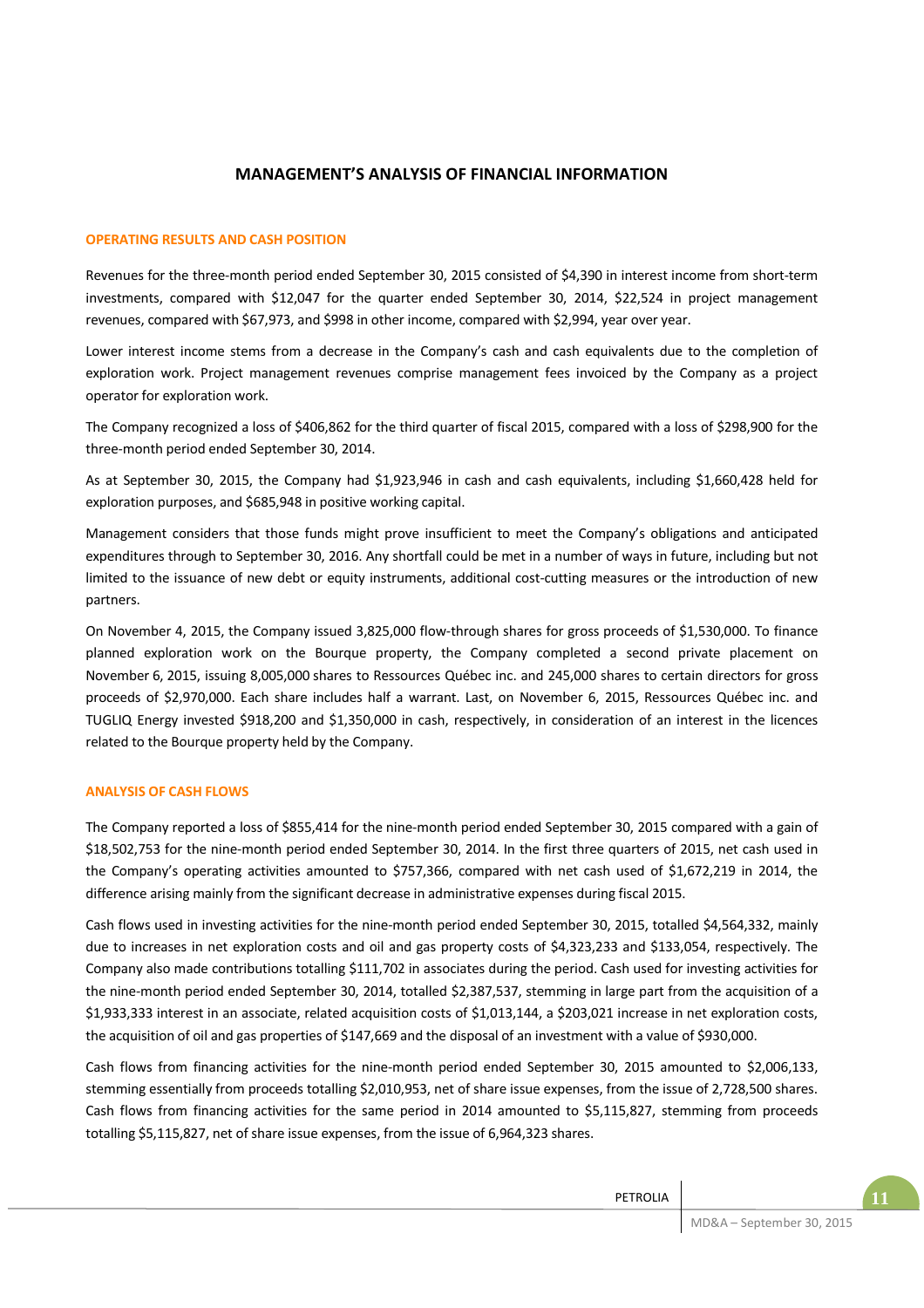### **ANALYSIS OF OPERATING AND ADMINISTRATIVE EXPENSES**

Operating and administrative expenses for the three-month period ended September 30, 2015 decreased by \$197,251 compared with the same period ended September 30, 2014, in line with management's cost-reduction objectives. In addition, the Company was able to re-invoice operating and administrative expenses in the amount of \$235,730 during the third quarter of 2015.

The main differences in operating and administrative expenses were as follows:

- Salaries and employee benefits, share-based compensation and fees: The decreases in operating and administrative expenses are in line with the management's aims to cut costs by reducing the number of employees, compensation paid and fees.
- Travel, and promotion and entertainment expenses: Travel, and promotion and entertainment expenses related to administration decreased by nearly \$30,000 in line with cost-cutting objectives.
- Professional services: Fees for professional services totalled \$9,949 in the third quarter of 2015 [2014 \$38,169]. The difference resulted from a \$95,000 downward adjustment to a provision for legal services and by the recognition of fees for non-recurring professional services of \$62,000.
- Depreciation of property, plant and equipment: Depreciation of leasehold improvements decreased by over \$30,000 during the third quarter of 2015 compared with the same period of 2014 as most leasehold improvements were fully depreciated as at December 31, 2014.
- Reversal of a provision: A \$51,525 provision related to a non-recurring item in 2014 was reversed during the three-month period ended September 30, 2015.

#### **ANALYSIS OF SHARE OF ASSOCIATES**

The Company's share in the net losses of associates for the third quarter of 2015 totalled \$21,682 compared with \$30,455 for the third quarter of 2014.

#### **Financial information**

Key financial information for the investments held by Pétrolia in Anticosti Hydrocarbons L.P. and Anticosti Hydrocarbons General Partner Inc. [21.7% of units] through Investissement PEA inc. is as follows:

|                                                    | As at<br>September 30,<br>2015<br>Ş | As at<br>September 30,<br>2014 |
|----------------------------------------------------|-------------------------------------|--------------------------------|
|                                                    |                                     |                                |
| Assets                                             | 123,947,176                         | 111,075,890                    |
| Liabilities                                        | 565,173                             | 156,370                        |
| Partners' equity                                   | 123,382,003                         | 110,919,520                    |
| Revenues                                           |                                     |                                |
| Net loss and comprehensive loss                    | (527,251)                           | (370,566)                      |
| Pétrolia's share [21.7%] for the nine-month period | (114,238)                           | (80, 301)                      |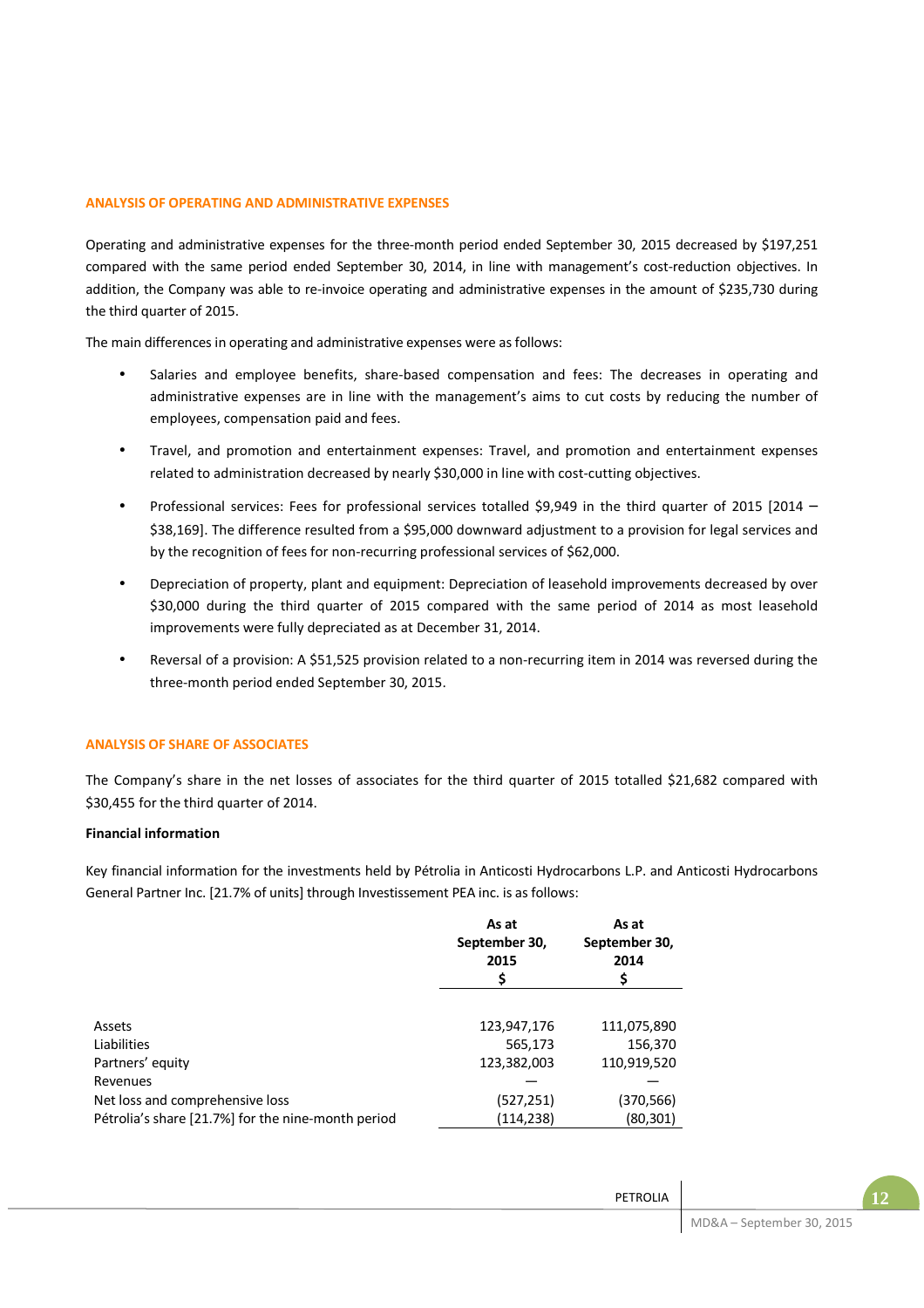### **SUMMARY OF QUARTERLY RESULTS**

The information for the summary of quarterly results is based on International Financial Reporting Standards ("IFRS").

|                                       | September<br>2015<br>\$ | June<br>2015<br>S | <b>March</b><br>2015<br>\$ | <b>December</b><br>2014<br>\$ |
|---------------------------------------|-------------------------|-------------------|----------------------------|-------------------------------|
| Revenues (including financial income) | 27,912                  | 55,442            | 104,412                    | 40,289                        |
| Net income (loss)                     | $(187,096)^1$           | $(362,795)^1$     | $(305, 523)^1$             | (740, 982)                    |
| Net earnings (loss) per share         |                         |                   |                            |                               |
| Basic                                 | (0.002)                 | (0.005)           | (0.004)                    | (0.010)                       |
| <b>Diluted</b>                        | (0.002)                 | (0.005)           | (0.004)                    | (0.010)                       |
|                                       |                         |                   |                            |                               |
|                                       | September               | June              | <b>March</b>               | <b>December</b>               |
|                                       | 2014                    | 2014              | 2014                       | 2013                          |
|                                       | \$                      |                   | Ś                          | \$                            |
| Revenues (including financial income) | 107,406                 | 63,644            | 210,713                    | 32,516                        |
| Net income (loss)                     | (298,900)               | (975, 907)        | 19,597,561 <sup>2</sup>    | (2, 139, 356)                 |
| Net earnings (loss) per share         |                         |                   |                            |                               |
| Basic                                 | (0.004)                 | (0.013)           | 0.290                      | (0.031)                       |
| <b>Diluted</b>                        | (0.004)                 | (0.013)           | 0.287                      | (0.031)                       |

Revenues consist primarily of interest income, rental income and project management revenues for each quarter. Operating and administrative expenses and shares of associates are relatively stable from quarter to quarter and the main differences were discussed above. The main changes in quarterly income (loss) resulted from the following:

| 2013 – December | Recognition of share-based payment of \$485,586                                    |
|-----------------|------------------------------------------------------------------------------------|
| $2014 - March$  | Recognition of a gain on transfer of certain licences of \$28,059,532 <sup>2</sup> |
| $2014 - May$    | Recognition of share-based payment of \$148,843                                    |
| 2014 – November | Recognition of share-based payment of \$305,492                                    |
| $2015 - March$  | Recognition of share-based payment of \$22,275                                     |
| $2015 - May$    | Recognition of share-based payment of \$31,006                                     |

- 1 During the quarter ended September 30, 2015, the Company reviewed the calculation of the deferred tax recovery, adjusting it to \$50,004 from \$142,786 for the first quarter of 2015 and to \$112,290 from \$239,773 for the second quarter of 2015. These adjustments resulted in increases in the deferred tax liability by \$92,782 as at March 31, 2015 and by \$126, 983 as at June 30, 2015 while the net loss increased and retained earnings decreased by these same amounts for the three-month periods ended March 31, 2015 and June 30, 2015. Those adjustments also increased net loss per share and net diluted loss per share by \$0.001 and \$0.002, respectively, for the three-month periods ended March 31, 2015 and June 30, 2015.
- 2 During the year ended December 31, 2014, the Company reviewed the calculation of the non-cash gain on transfer of ownership of certain licences ["gain"], adjusting it to \$28,059,532 from \$34,809,059 to reflect the elimination of its \$7,762,671 share in the gain and account for the professional fees incurred for the acquisition of an investment amounting

|                             | PETROLIA |
|-----------------------------|----------|
| $MOPA$ $C$ , $L$ , $QQ$ $Q$ |          |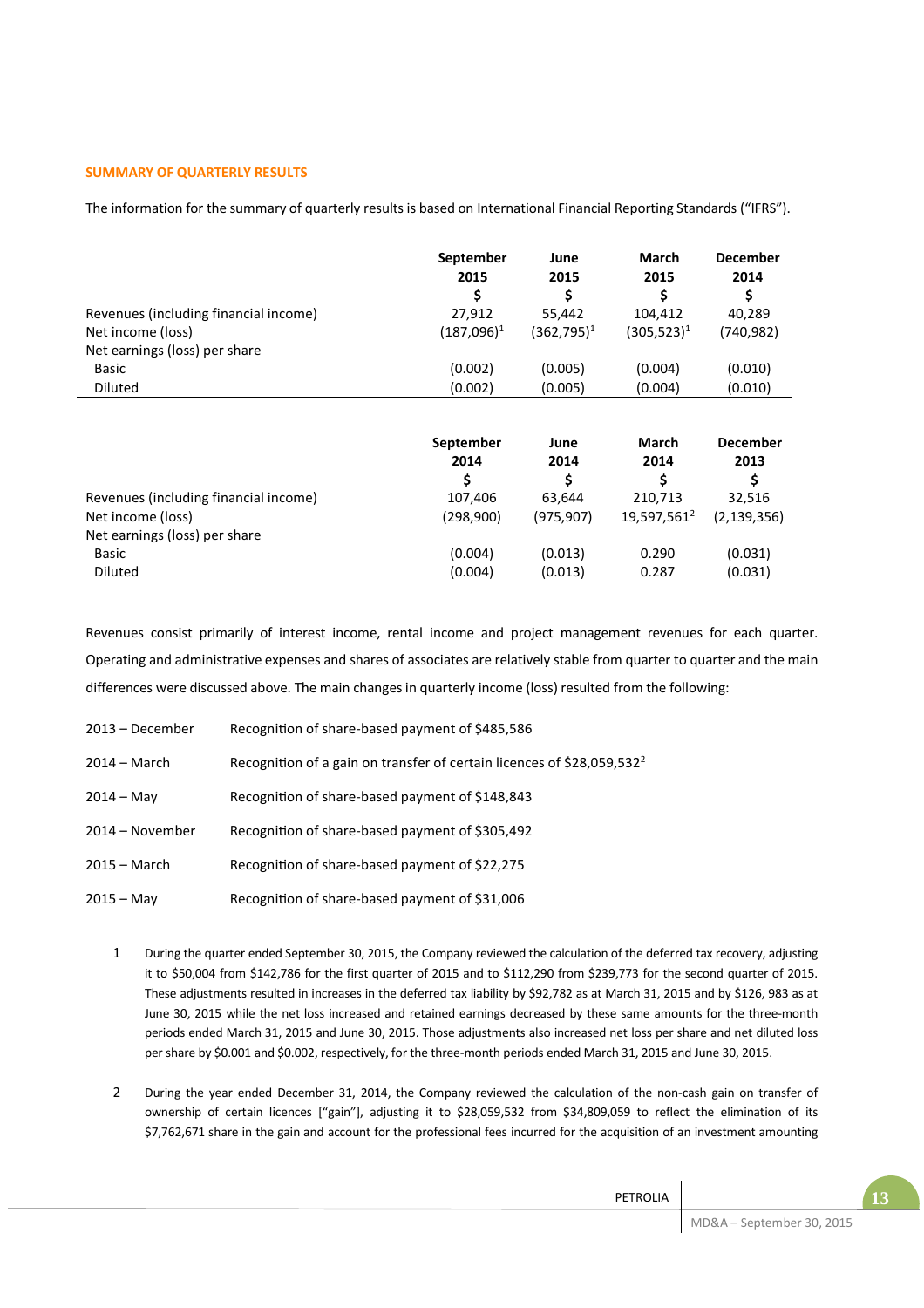to \$1,013,144 in the value of the investment in an associate rather than against the gain. Those adjustments resulted in a reduction in the investment in an associate and the gain amounting to \$6,749,527, as well a reduction in deferred tax liabilities of \$1,815,623 as at March 31, 2014. Those adjustments also resulted in a \$4,933,904 reduction in net income and comprehensive income as well as retained earnings for the three-month period ended March 31, 2014 and a \$0.073 reduction in net basic earnings per share and net diluted earnings per share for the three-month period ended March 31, 2014.

#### **RELATED PARTY TRANSACTIONS**

The Company's related parties include other related parties and key management personnel, as described below.

Unless otherwise indicated, none of the transactions involve special terms or conditions and no guarantees were given or received. Outstanding balances are usually settled in cash.

#### **TRANSACTIONS WITH KEY MANAGEMENT PERSONNEL**

Key management personnel compensation includes the following expenses:

| 2015       | 2014       |
|------------|------------|
| [9 months] | [9 months] |
|            |            |
| 333,279    | 809,734    |
| 220,500    |            |
| 105,472    | 93,700     |
| 659,251    | 903,434    |
| 72,050     | 249,750    |
| 53,281     | 192,715    |
| 784,582    | 1,345,899  |
|            |            |

During the periods ended September 30, 2015 and 2014, no options granted under the stock option plan were exercised by key management personnel.

## **RELATED COMPANIES AND OTHER PARTIES**

Transactions were carried out:

With an entity owned by a director:

|                                         | 2015       | 2014       |
|-----------------------------------------|------------|------------|
|                                         | [9 months] | [9 months] |
| Comprehensive income:<br>Other expenses | 13,100     | 22,500     |

| . .<br>$\sqrt{ }$         | PETROLIA |
|---------------------------|----------|
| MD&A - September 30, 2015 |          |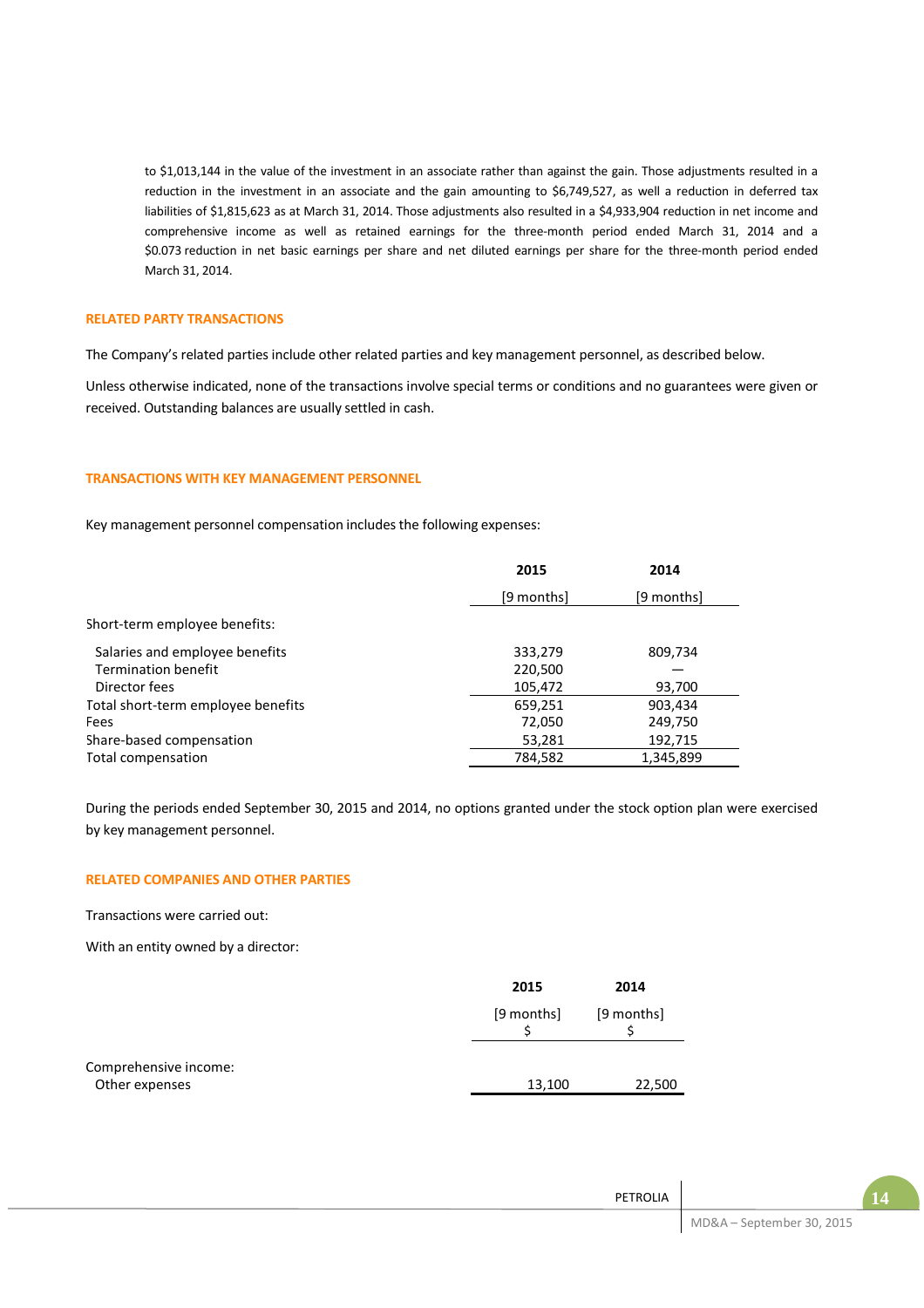With an associate:

|                                             | 2015       | 2014       |
|---------------------------------------------|------------|------------|
|                                             | [9 months] | [9 months] |
| Comprehensive income:<br>Project management | 97,770     | 69,190     |

As at September 30, 2015, an amount of \$22,606 [December 31, 2014 – \$16,786] was receivable from associates, while an amount of \$21,682 [December 31, 2014 – nil] was payable to associates.

As at September 30, 2015, Anticosti Hydrocarbons L.P. provided a non-interest bearing advance without repayment terms in the amount of \$78,321 [December 31, 2014 – \$258,819] to the Company. The advanced funds are earmarked for exploration activities scheduled for the next three months.

## **FINANCIAL INSTRUMENT DISCLOSURE**

#### **Risk management policy**

The Company's financial assets and liabilities expose it to various risks. The following analysis provides an assessment of those risks as at the period end date, that is, September 30, 2015.

#### **Credit risk**

The financial instruments that give rise to potential credit risk exposure for the Company consist primarily of cash, cash equivalents and accounts receivable. The Company's cash and cash equivalents are held with or are issued by high-credit quality financial institutions. Accounts receivable consist primarily of amounts due from governments and partners. Therefore, management considers the risk of non-performance of these instruments to be remote.

## **Liquidity risk**

Liquidity risk is the risk that the Company will not be able to meet its financial obligations as they come due or can do so only at excessive cost. The Company finances its growth by issuing shares, selling interests in some of its oil assets and by obtaining short-term loans. One of management's primary financial goals is to maintain an optimal level of liquidity through the active management of its exploration activities. The Company's maximum exposure to liquidity risk is equal to the amounts recognized under trade and other payables, which will be paid in the following quarter, and bank borrowings to be repaid as contractually agreed under the loan agreement.

#### **Market risk**

Market risk is the risk that the fair value or future cash flows of a financial instrument will fluctuate because of changes in market conditions. Market risk comprises three types of risk: currency risk, interest rate risk and other price risk. The Company is exposed to one of those risks, namely interest rate risk.

## **Interest rate risk**

The Company is exposed to interest rate risk on its fixed- and variable-rate financial instruments. Fixed-rate financial instruments expose the Company to fair value risk, whereas variable-rate instruments expose it to cash flow risk.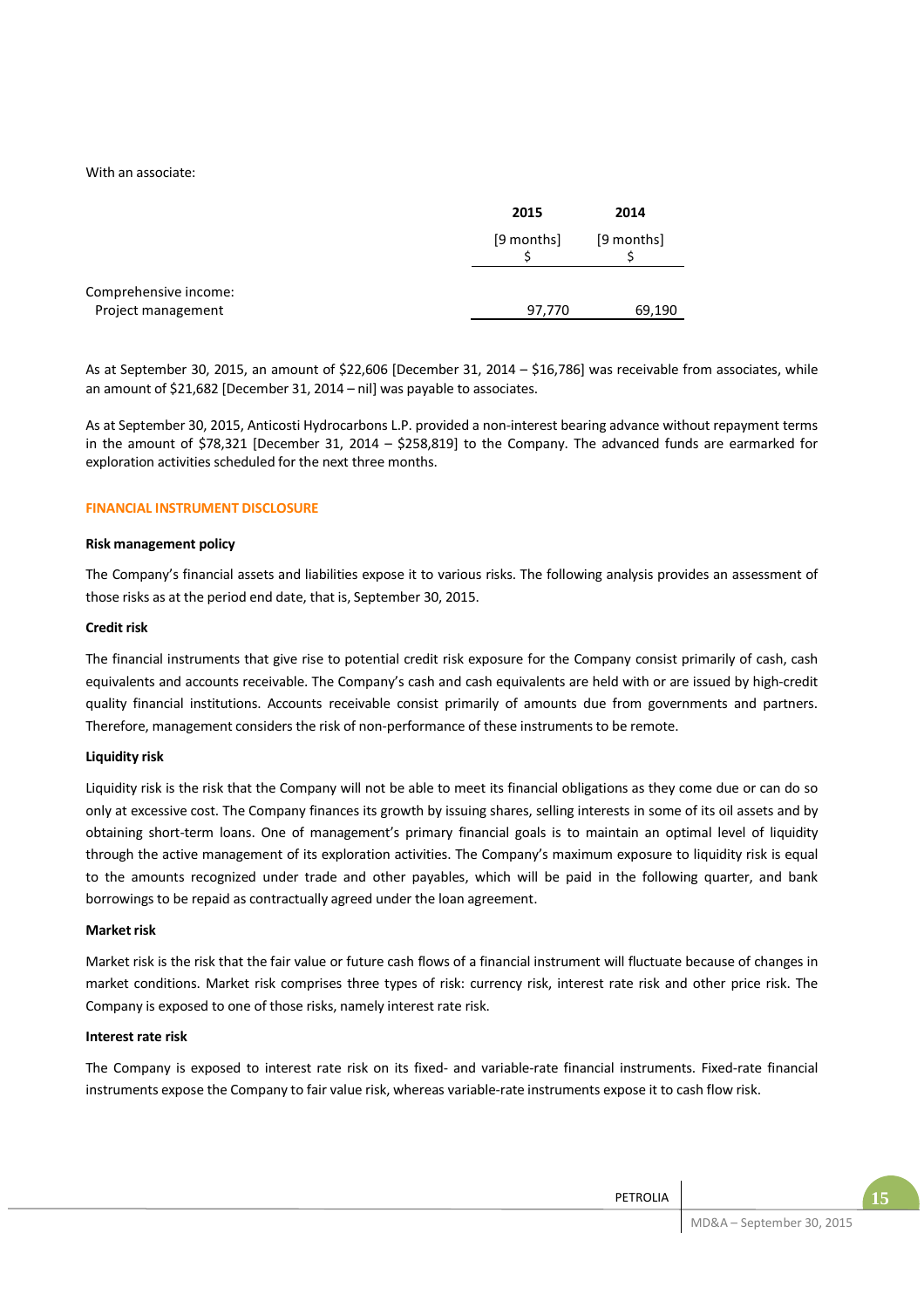#### **Fair value**

The fair value of financial assets is defined as the price that would be received to sell an asset or paid to transfer a liability in a transaction between participants under normal market conditions as at the measurement date.

The fair values of cash, guaranteed investment certificates, trade receivables and payables and other payables approximate their carrying amounts due to their short-term maturities.

For bank borrowings, the carrying amount approximates fair value given that it bears interest at rates in line with market rates for similar financial instruments.

## **JUDGMENTS, ESTIMATES AND ASSUMPTIONS**

For a complete description of the judgments, estimates and assumptions made by management in the preparation of its annual financial statements, see Note 4 to the annual financial statements as at December 31, 2014.

## **FUTURE CHANGES IN ACCOUNTING POLICIES**

For a complete description of future changes in accounting policies, see Note 3 to the annual financial statements as at December 31, 2014.

#### **CAPITAL MANAGEMENT**

For a complete description of the Company's capital management policy, see Note 20 of the annual financial statements as at December 31, 2014.

#### **OTHER INFORMATION**

### (a) Supplemental documents

Certain supplemental documents, including prior management reports and press releases, are available online at www.sedar.com in the documents section or on Pétrolia's website at www.petrolia-inc.com.

| PETROLIA |                           |  |
|----------|---------------------------|--|
|          | MD&A - September 30, 2015 |  |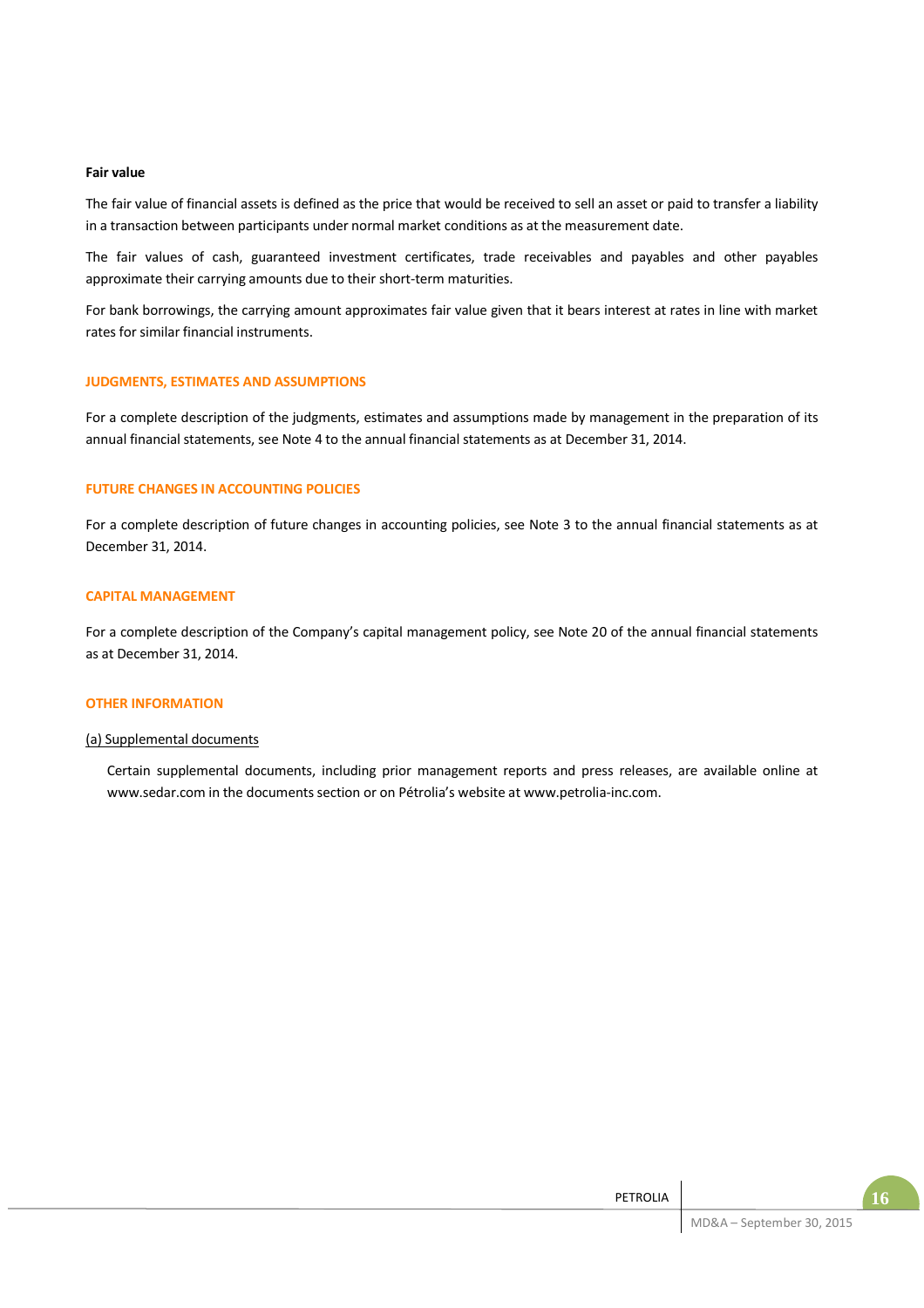# (b) Regulation 51-102 Section 5.2

Exploration expenses for the nine-month period ended September 30, 2015 are detailed as follows:

|                                      | Geology                  | Geophysics | Completion<br>and drilling | <b>Analysis</b>          | <b>Fracturing</b>        | General<br>expenses | <b>Options</b>           | Provision | Site<br>maintenance | Total     |
|--------------------------------------|--------------------------|------------|----------------------------|--------------------------|--------------------------|---------------------|--------------------------|-----------|---------------------|-----------|
|                                      | \$                       | \$         | \$                         | \$                       | \$                       | \$                  | \$                       | \$        | \$                  | \$        |
| Anticosti                            | $\overline{\phantom{a}}$ | ٠          | 202                        | ٠                        | $\overline{\phantom{a}}$ | 3,060               | $\overline{\phantom{a}}$ | 37,788    | ٠                   | 41,050    |
| Gastonguay                           | 78                       |            | ٠                          | $\overline{\phantom{a}}$ | ٠                        | ٠                   | ٠                        |           |                     | 78        |
| Gaspésia<br>Marcel-Tremblay<br>Edgar | 332                      |            | ٠                          |                          | $\overline{\phantom{0}}$ | ٠                   |                          |           | ٠                   | 332       |
| Gaspé                                | 13,846                   | 600        | ٠                          | 75                       | $\overline{\phantom{a}}$ | 284,411             | $\overline{\phantom{a}}$ | 30,881    | 137                 | 329,950   |
| Bourque                              | 15,279                   | 13,157     | 64,181                     | 54,122                   | $\overline{\phantom{a}}$ | 6,531               | $\sim$                   | 111,059   | 1,500               | 265,829   |
| Haldimand                            | 5,976                    | 600        | 3,761,980                  | 21,325                   | ٠                        | 17,638              | $\overline{\phantom{a}}$ | 79,920    | 25,261              | 3,912,700 |
| <b>Tar Point</b>                     | 75                       | ٠          |                            | ٠                        | ٠                        | 2,592               | $\overline{\phantom{a}}$ | 26,632    | 500                 | 29,799    |
| Matapédia                            | 85                       | ٠          | ٠                          | ٠                        | $\overline{\phantom{a}}$ | ٠                   | ٠                        |           |                     | 85        |
|                                      | 35,671                   | 14,357     | 3,826,363                  | 75,522                   | $\overline{\phantom{a}}$ | 314,232             | $\blacksquare$           | 286,280   | 27,398              | 4,579,823 |

Exploration expenses for the nine-month period ended September 30, 2014 are detailed as follows:

|                                      | Geology | Geophysics               | Completion<br>and drilling | Analysis                 | <b>Fracturing</b>        | General<br>expenses | <b>Options</b>           | Provision                | Site<br>maintenance      | Total   |
|--------------------------------------|---------|--------------------------|----------------------------|--------------------------|--------------------------|---------------------|--------------------------|--------------------------|--------------------------|---------|
|                                      | \$      | \$                       | \$                         | \$                       | \$                       | \$                  | \$                       | \$                       | \$                       | \$      |
| Anticosti <sup>(1)</sup>             | 73,720  | 7,500                    | 9,133                      | 26,341                   | $\sim$                   | (52, 850)           | $\overline{\phantom{a}}$ |                          | $\sim$                   | 63,844  |
| Gastonguay                           | 365     | ٠                        | $\overline{\phantom{0}}$   | $\overline{a}$           | $\overline{\phantom{a}}$ | 278                 | $\overline{\phantom{0}}$ |                          |                          | 643     |
| Gaspésia<br>Marcel-Tremblay<br>Edgar | 1,225   |                          |                            |                          | $\sim$                   | 941                 | ٠                        |                          | $\sim$                   | 2,166   |
| Gaspé                                | 25,029  | 8,250                    | 260                        | 150                      | $\sim$                   | 73,669              |                          | $\overline{\phantom{a}}$ | 600                      | 107,958 |
| Bourque                              | 6,628   | 9,150                    | 23,686                     | 1,200                    | $\overline{\phantom{a}}$ | 78,144              | $\overline{\phantom{a}}$ | $\overline{\phantom{0}}$ | $\overline{\phantom{a}}$ | 118,808 |
| Haldimand                            | 8,635   | $\overline{\phantom{a}}$ | 160,121                    | 2,440                    | $\overline{\phantom{a}}$ | 326,399             | $\overline{\phantom{a}}$ | $\overline{\phantom{a}}$ | 37,069                   | 534,664 |
| <b>Tar Point</b>                     | 290     | ٠                        | $\overline{\phantom{a}}$   | $\overline{\phantom{a}}$ | ٠                        | 18,145              | ٠                        | $\overline{a}$           | $\overline{\phantom{a}}$ | 18,435  |
| Matapédia                            | 715     | 1,200                    | 28,388                     | $\overline{\phantom{a}}$ | $\overline{\phantom{a}}$ | 10,816              | ٠                        |                          | $\overline{\phantom{a}}$ | 41,119  |
|                                      | 116,607 | 26,100                   | 221,588                    | 30,131                   | $\blacksquare$           | 455,542             | $\blacksquare$           | $\blacksquare$           | 37,669                   | 887,637 |

(1) These amounts include exploration costs before the transfer of licences to Anticosti Hydrocarbons L.P.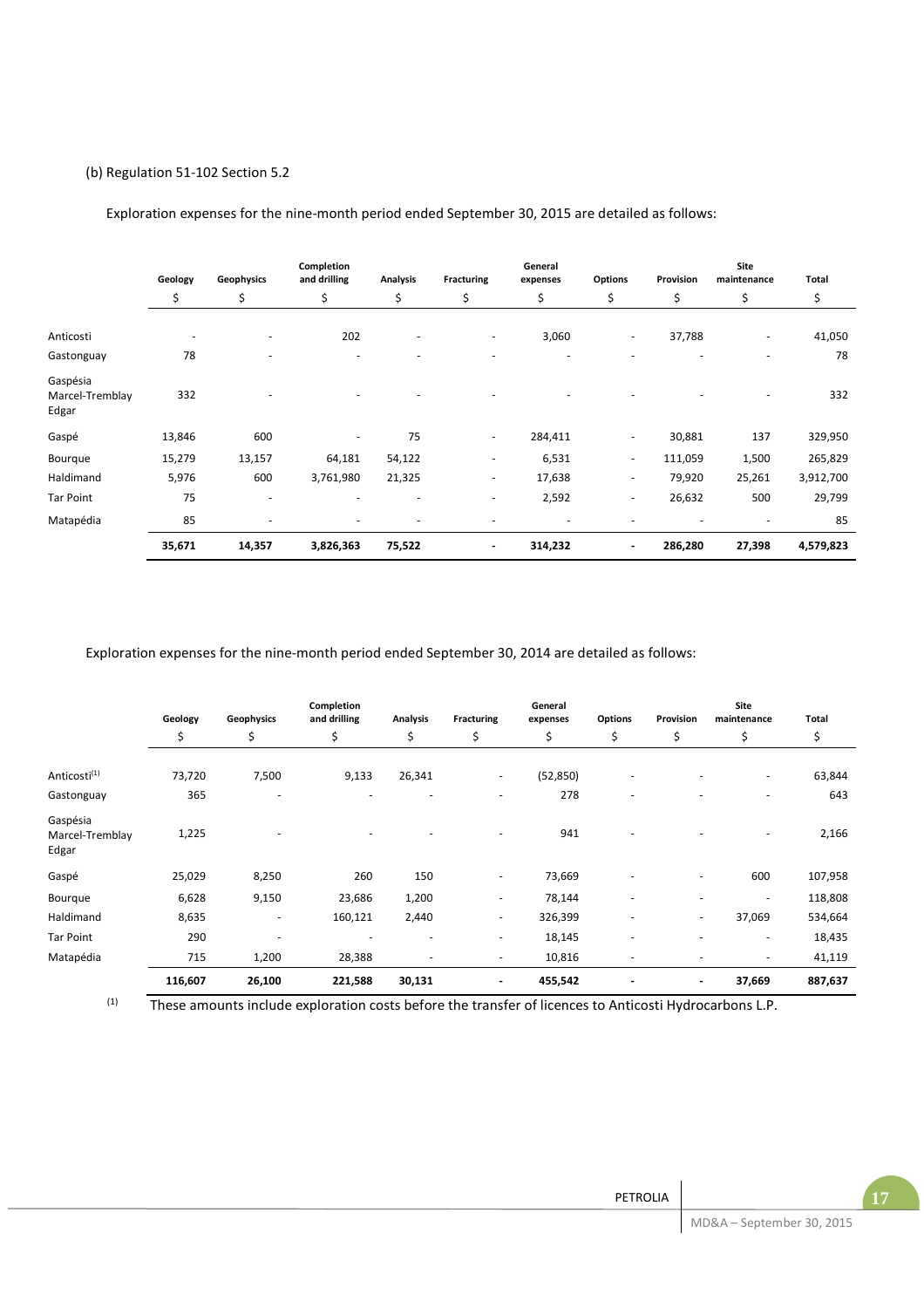(c) Regulation 51-102 Section 5.4

## *Information regarding shares issued, stock options and warrants as at November 25, 2015:*

Common shares: 92,420,195 shares are issued and outstanding.

Stock options outstanding: the stock options granted to directors, members of senior management, employees and service providers are as follows:

- 622,500 options exercisable at a price of \$0.50 per share until December 8, 2015;
- 75,000 options exercisable at a price of \$1.31 per share until February 25, 2016;
- 500,000 options exercisable at a price of \$1.69 per share until May 18, 2016;
- 1,030,000 options exercisable at a price of \$1.52 per share until December 4, 2016;
- 75,000 options exercisable at a price of \$1.51 per share until February 22, 2017;
- 2,095,000 options exercisable at a price of \$1.02 per share until December 10, 2017;
- 150,000 options exercisable at a price of \$1.14 per share until February 28, 2018;
- 250,000 options exercisable at a price of \$0.89 per share until August 21, 2018;
- 400,000 options exercisable at a price of \$0.98 per share until September 14, 2018;
- 625,000 options exercisable at a price of \$0.67 per share until December 5, 2018;
- 405,000 options exercisable at a price of \$0.67 per share until May 27, 2019;
- 1,030,000 options exercisable at a price of \$0.49 per share until November 25, 2019;
- 75,000 options exercisable at a price of \$0.57 per share until March 25, 2020.
- 75,000 options exercisable at a price of \$0.55 per share until May 27, 2020;

Warrants outstanding: Each warrant entitles the holder to purchase one common share of the Company at the stipulated exercise price until the expiry date:

- 714,286 warrants exercisable at a price of \$1.00 per share until July 11, 2016;
- 4,125,000 warrants exercisable at a price of \$0.54 per share until November 5, 2018.